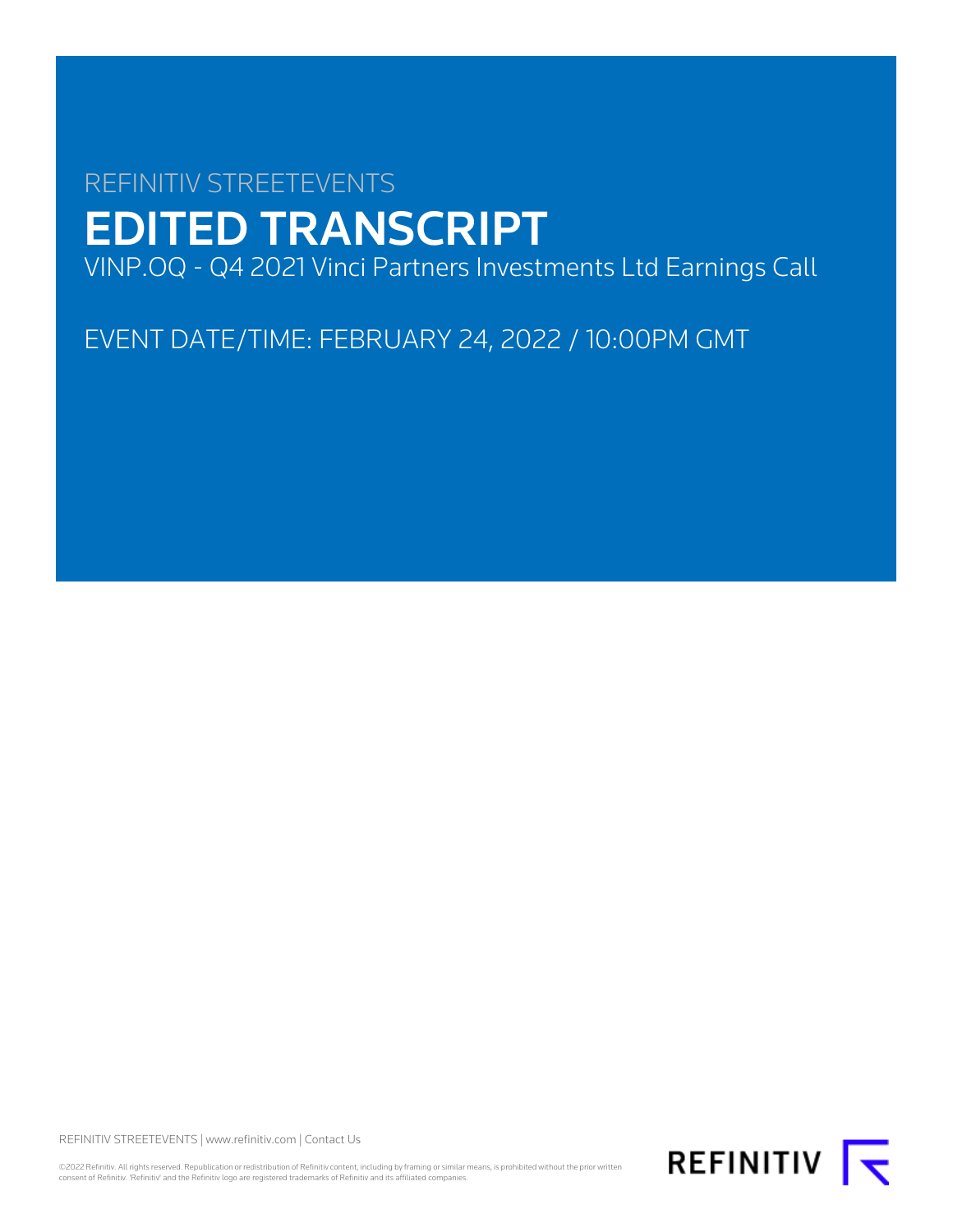## **CORPORATE PARTICIPANTS**

**[Alessandro Monteiro Morgado Horta](#page-1-0)** Vinci Partners Investments Ltd. - CEO & Director **[Anna Luiza de Castro Santos](#page-1-1)** Vinci Partners Investments Ltd. - IR Manager **[Bruno Augusto Sacchi Zaremba](#page-4-0)** Vinci Partners Investments Ltd. - Head of Private Equity & IR **[Sergio Passos Ribeiro](#page-6-0)** Vinci Partners Investments Ltd. - COO & CFO

## **CONFERENCE CALL PARTICIPANTS**

**[Daer Labarta](#page-7-0)** Goldman Sachs Group, Inc., Research Division - VP **[Ricardo Buchpiguel](#page-9-0)** Banco BTG Pactual S.A., Research Division - Research Analyst

## **PRESENTATION**

#### **Operator**

Good day, and thank you for standing by. Welcome to the Vinci Partners Fourth Quarter and Full Year 2021 Earnings Conference Call. (Operator Instructions) Please be advised that today's conference may be recorded. (Operator Instructions)

<span id="page-1-1"></span>I would now like to hand the conference over to Anna Castro, Investor Relations Manager. Please go ahead.

## **Anna Luiza de Castro Santos** - Vinci Partners Investments Ltd. - IR Manager

Thank you, and good afternoon, everyone. Joining today are Alessandro Horta, Chief Executive Officer; Bruno Zaremba, Private Equity Chairman and Head of Investor Relations; and Sergio Passos, Chief Financial Officer.

Earlier today, we issued a press release, slide presentation and our financial statements for the quarter, which are available on our website at ir.vincipartners.com.

I'd like to remind you that today's call may include forward-looking statements, which are uncertain and outside of the firm's control and may differ from actual results materially. We do not undertake any duty to update these statements. For a discussion of some of the risks that could affect results, please see the Risk Factors section of our 20-F.

<span id="page-1-0"></span>We will also refer some non-GAAP measures and you'll find reconciliations in the release. Also note that nothing on this call constitutes an offer to sell or solicitation of an offer to purchase an interest in any Vinci Partners fund.

With that, I'll turn the call over to Alessandro.

## **Alessandro Monteiro Morgado Horta** - Vinci Partners Investments Ltd. - CEO & Director

Thank you, Anna. Good afternoon, and thank you, all for joining our call. We are extremely pleased to join you all today, as we announce results for our first year as a listed company.

Distributable earnings totaled BRL 68.5 million in the fourth quarter or BRL 1.22 per common share, an increase of 86% year-over-year. Additionally, Vinci announced a quarterly dividend of \$0.20 per common share.

We continue to deliver strong results across all our segments backed by management and advisory fees. Fee related earnings in the fourth quarter totaled BRL 54 million a 43% increase year-over-year.

 $\overline{2}$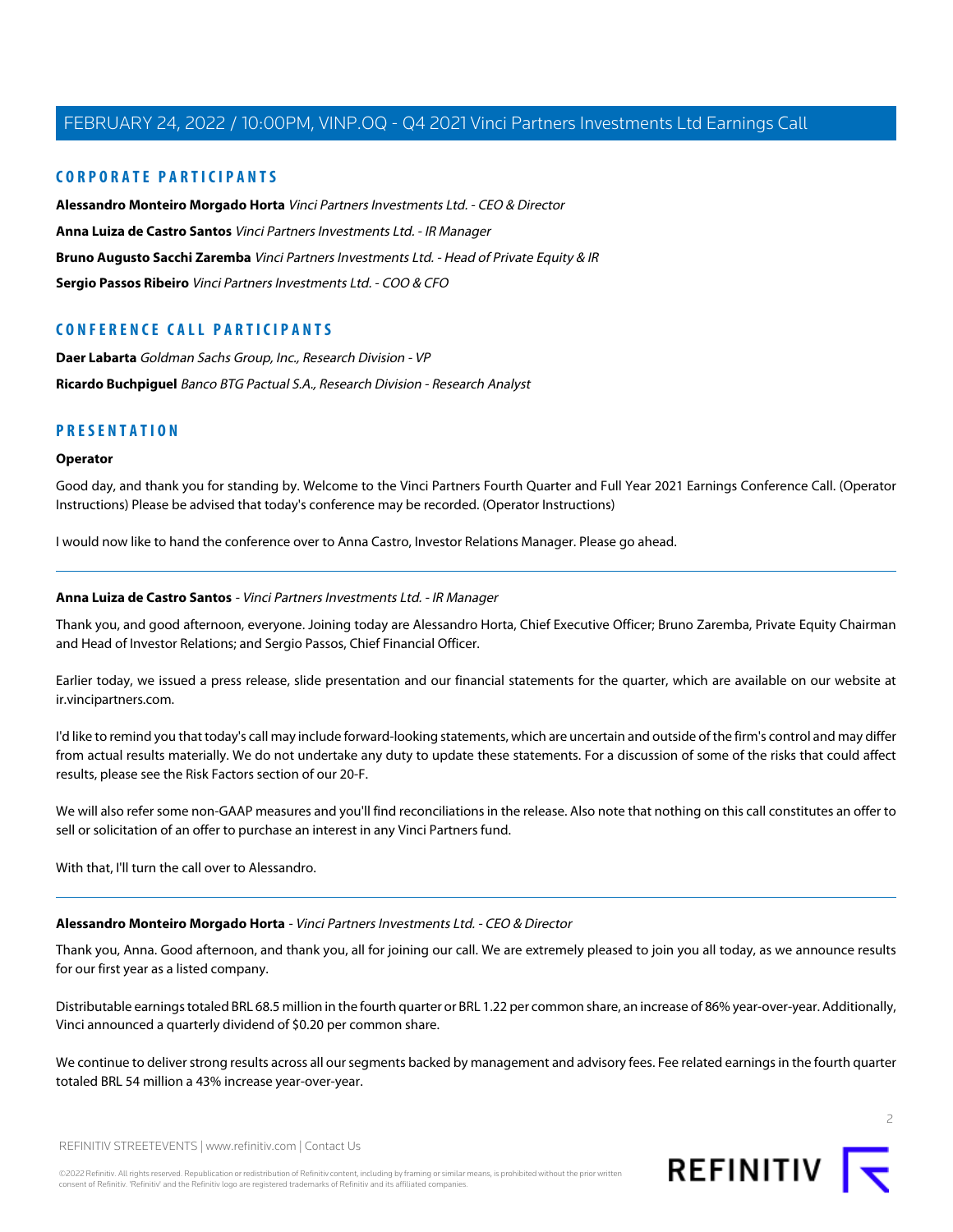We expanded our FRE margin by 155 basis points this year and in 2021, with 52% FRE margin versus 50% in 2020. We are pleased with this margin expansion, as we had to absorb additional cost this year as we became a public company.

We ended 2021 with BRL 57.2 billion in AUM, 15% above year-end 2020, driven by almost BRL 8 billion in fund-raising, coming primarily from our IP&S and private market strategies.

Vinci has been gaining significant market share within the Brazilian alternatives market since 2018. Our AUM has been expanding at a 31% CAGR since while the alternative Brazilian market has been growing at a 19% annual compound rate. This relative performance became even stronger in 2021. This year, Vinci's fundraising represents 60% growth over 2020 year-end AUM. In comparison, Brazilian overall fundraising expanded by only 4%, highly impacted by the recent rise in interest rates and the volatility in public markets.

Even in this scenario, our platform was able to raise capital organically and grow faster than the market without the contribution of a flagship private market fund. In the prior cycle, from 2018 to 2020, we had the benefit of raising our latest flagship private equity vintage, we've had a significant impact on AUM and also benefit from a tailwind of a more accumulative monetary policy.

The second half of 2021 was defined by the beginning of a sharp monetary tightening cycle when we saw interest rates rise from 3.5% to the current 10.75% in just 8 months. Our AUM has proven to be extremely resilient through the second half of the year as we did not suffer from significant outflows and, on top of that, raised additional AUM.

With the combination of this sharp monetary tightening and the fiscal surplus Brazil achieved in 2021, the country was one of the first globally to remove the stimulus associated with the COVID pandemic. Having already done this adjustment, we now face a future within normalized parameters and see the markets already reflecting disposition favorably as we began the year with strong appreciation in the real and solid performance from local equity markets.

Corroborating the platform's performance, Vinci raised approximately BRL 1.5 billion in the second half of the year in our liquid strategies and IP&S, while the Brazilian markets over BRL 33 billion in outflows in these asset classes. Our resilience regarding outflows comes mostly from the fact that our liquid strategies and IP&S funds are built upon an institutional investor base with very limited exposure to retail investors through distributors and open platforms.

In public equities and hedge funds AUM, only 10% distributable to retail investors through distribution agreements with banks and platforms. The rest of this AUM is well distributed across local and international institutional investors and high net worth individuals.

The same goals for IP&S for which 15% of the AUM is in retail food distributors with most of it allocated in pension funds and asset class with a stickier investor base. Most of IP&S AUM is in separate mandates from institutional investors with long-term vision on their locations. And of course, our AUM in private market strategies is composed of long-term products from 5 to 20 years of lockups and perpetual capital vehicles. I believe fourth quarter results are testimony to the power of our platform, validating what our business model can deliver even in the most challenging and volatile macro scenarios. This quarter sets a clear example of what level of results shareholders can expect from Vinci when we have different sides of the business performing at the same time.

We had solid results coming from our core business backed by management fees, combined with upside from advisory and performance fees. Advisory fees continue to be a pleasant surprise in the fourth quarter, contributing with BRL 20 million in net revenues and over BRL 60 million in the full year. The team has executed on important mandates in 2021. And on top of that, we started to advise early-stage growth companies in their funding rounds, which broadens our addressable market.

Our advisory business had a banner year. Although difficult to replicate in the short term, we believe the growth in our nation and mandates in new verticals will allow us to continue to develop the business organically in the future. We also had some positive impact coming from performance fees in our private market funds.



©2022 Refinitiv. All rights reserved. Republication or redistribution of Refinitiv content, including by framing or similar means, is prohibited without the prior written consent of Refinitiv. 'Refinitiv' and the Refinitiv logo are registered trademarks of Refinitiv and its affiliated companies.

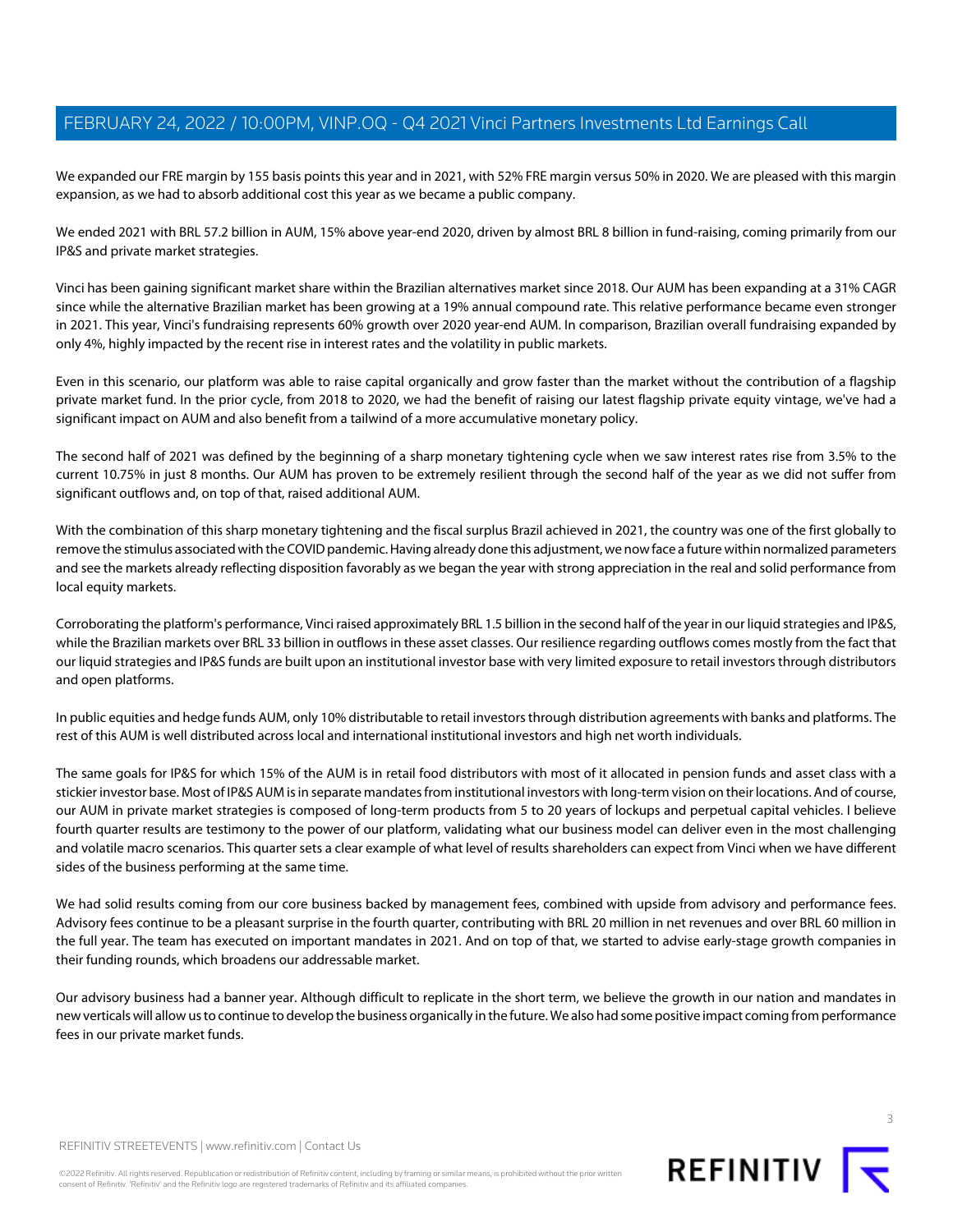This quarter, the fund FIP Infra Transmissao in Infrastructure successfully divested from Lest, a power transmission concessionaire and returned capital to investors with considerable upside resulting in performance fees and investment income revenues in this quarter as we are investors in the funds from company's balance sheet. Our stake in the Infra fund was made years before the IPO. I believe this is an important indication of the future earnings power in GP investment income as we are committing capital raise in the IPO into our private market from launches. And when these funds start to divest from an assets, we should also benefit from them in our GP investment income line.

To give more perspective on performance fees, we started to disclose this quarter, and we'll continue to do so going forward. The total amount of accrued performance revenues coming from our private market funds, so that investors have a better sense and are able to monitor our performance fee pool. Bruno will touch more on that later in detail in how the funds are performing.

To finalize my remarks, I would like to go over a few highlights of our first year since the IPO and our growth opportunities going forward.

2021 was a transformational year for Vinci Partners. Management and advisory fees expanded by 43% year-over-year. FRE totaled BRL 222.5 million in the full year, almost 50% year-over-year growth. After-tax distributable earnings reached BRL 232.2 million in the full year and 82% year-over-year expansion. In 2021, we did not have any flagship products coming to market, but we did have where several small strategies launched, which is something extremely valuable to us as we grow our segments into synergistic strategies, deepening our penetration in the alternative space.

Early in 2021, we had the final closing for our impact private equity fund, VIR IV, which is already 42% deployed and could come back to market with a new vintage faster than we anticipated. We launched VFDL and VIAS in real estate and infra, 2 new private equity style funds. Our real estate team executed an IPO of their fifth listed REIT view focused on the urban commercial property sector.

By the end of the year, we had a first closing for our new strategy in IP&S, VINCI Strategic Partners, or VSP, focused on private markets allocation, which is a huge opportunity for us in the long term. We expect more capital to flow into VSP through the first half of 2022.

Our listed funds also came back to market with 3 successful follow-on offers in VIGT, VILG and VISC. These were completed with a combination of traditional primary capital raising early in the year in novel pain kind transaction in the second half once the market presented increased volatility.

Our ESG initiatives have been gaining recognition in all fronts. We were the first Brazilian asset manager to receive the Woman on Board Seal, as we have a gender-balanced presence within the independent part of our Board of Directors. Vinci also established an official ESG committee chaired by our Independent Director Sonia Favaretto, a pioneer in ESG for financial institutions in Brazil.

Our impact from VIR IV won the private equity ESG Fund of the Year Award from Environmental Finance. We also became officially a carbon-neutral company neutralizing our GHG emissions in scope 1 and 2 for the year of 2020.

Finally, to close on the 2021 recap, we launched our first-ever marketing campaign built on the pillar, reputation is the best investment. The campaign reinforced our main values and our most valuable asset, our reputation in the Brazilian alternative asset space.

Our goal is to reaffirm Vinci as the top-of-mind brand for alternative investments in Brazil. The content has been launched in all major advertising outlets, and we have been gaining some very encouraging feedback. The campaign has been responsible for increasing in 5x our web page user flow with over 26 million digital impressions and reached so far more than 2.5 million people over TV and newspaper ads.

Our objective is to strengthen our leadership position and continue to drive market share gains as we have over the past few years. In addition, we see a direct link to retail and pension products, both medium- and long-term growth areas of extreme interest to us.

Continue on growth opportunities. We have 3 flagship products that we will start fundraising 2022 in our private equity, infrastructure and credit strategies. These 3 products represent BRL 10 billion in target fundraising, a substantial opportunity for FRE growth going forward. Bruno will go into more detail about these funds and fundraising status in a few moments.



4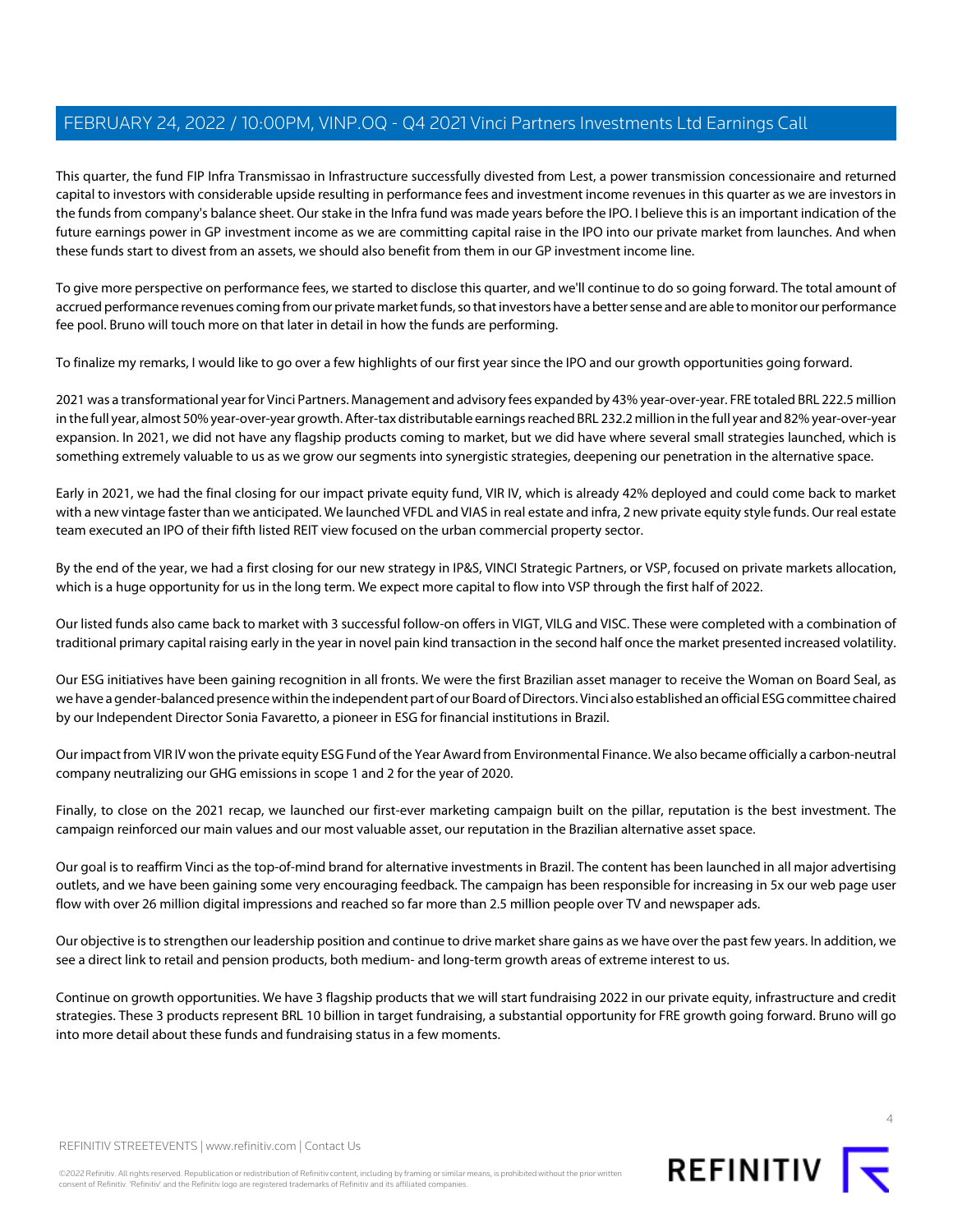Another big upside for us comes from our cash position. We have approximately BRL 1.2 billion in our liquid funds portfolio. And until called by our private market funds, our cash allocations are exposed mostly to fixed income bonds. With the recent rise in interest rates, our revenues coming from financial income can be a major drive to distributable earnings.

Lastly, we set upon a highly underpenetrated alternative investment market in Brazil. Here at Vinci, we are constantly launching new funds and synergistic strategies. This comes in addition to our already robust and established platform, which will continue to raise capital, provide organic and continuous growth. As we move into 2022, we have a pool of exciting opportunities across the firm, and we are extremely well positioned to take advantage of them.

Our company grows stronger every day, and we have ambitious plans for solid growth ahead of us.

<span id="page-4-0"></span>I'd like to thank you, again, all of you for attending our call and for your support. With that, I will turn it over to Bruno to go over our financial results.

## **Bruno Augusto Sacchi Zaremba** - Vinci Partners Investments Ltd. - Head of Private Equity & IR

Thank you, Alessandro, and good afternoon, everyone. Starting on Slide 10, we go over AUM roll forwards for the quarter and the full year. Private market funds accounted for BRL 2.5 billion in new capital subscriptions in the full year, with highlights for follow-on offerings in our listed vehicles, the launch of new strategies such as VFDL and VIAS, the IPO of VIUR, and the final closing for VIR IV.

We also returned BRL 225 million to investors as we divested from assets with highlights to the sale of Lest in the FIP Infra Transmissao in the fourth quarter.

Turning to our liquid funds. In the fourth quarter, we had BRL 393 million in outflows coming from our liquid strategies and IP&S funds, representing less than 1% decrease in AUM quarter-over-quarter, confirming our resiliency when compared to the strong outflows witnessed elsewhere in liquid strategies within Brazil.

In the full year, net inflows represented BRL 5.3 billion with highlights to our notable fundraising IP&S exclusive mandates and strong inflows into our hedge funds and liquid funds in the credit segment. AUM appreciation was flat in 2021, following a strong depreciation during the second semester and liquid strategies after a strong correction in the local market as the IBOVESPA Index dropped by 17% in the period.

Moving on to Slide 11. We are starting 2022 a very strong cycle for fundraising in private market funds, which we'd like to cover in more detail on this call. As Alessandro mentioned in his remarks, in the fundraising cycle between 2018 and 2020, our AUM growth was positively impacted by the fundraising for VCP III. In 2021, we do not have any flagship fund coming to market. So our AUM growth was driven by organic fundraising from existing products and the launch of spin-off synergistic strategies in private markets together with new IP&S exclusive mandates. This will not be the case for the next 12 to 18 months.

This year, we will start our fundraising efforts for 3 important funds for which we have a total fundraising target of BRL 10 billion. These funds can represent significant upside to our FRE number over the next years as they carry higher fees than our current average management fee rate.

Our flagship strategy in private equity is coming back with its fourth vintage, VCP IV. We're currently in road show for our first close in the first half of 2022. We are confident of a successful first close in VCP VI backed by reups from existing LPs from VCP III and also GP commitment from Vinci's balance sheet. Our third vintage has presented great results, marked at a 57% gross IRR in reals and 37% in dollars as of the third quarter of 2021. VCP III is currently 85% committed, and we are in advanced contract negotiations to sign the seventh and last transaction of the fund in coming days.

Next, leveraging on our historical exceptional track record in power, we are launching a new strategy in infrastructure, an impact climate fund with a core allocation in renewable energy assets. For this product, we expect first closing in the second half of 2022.



5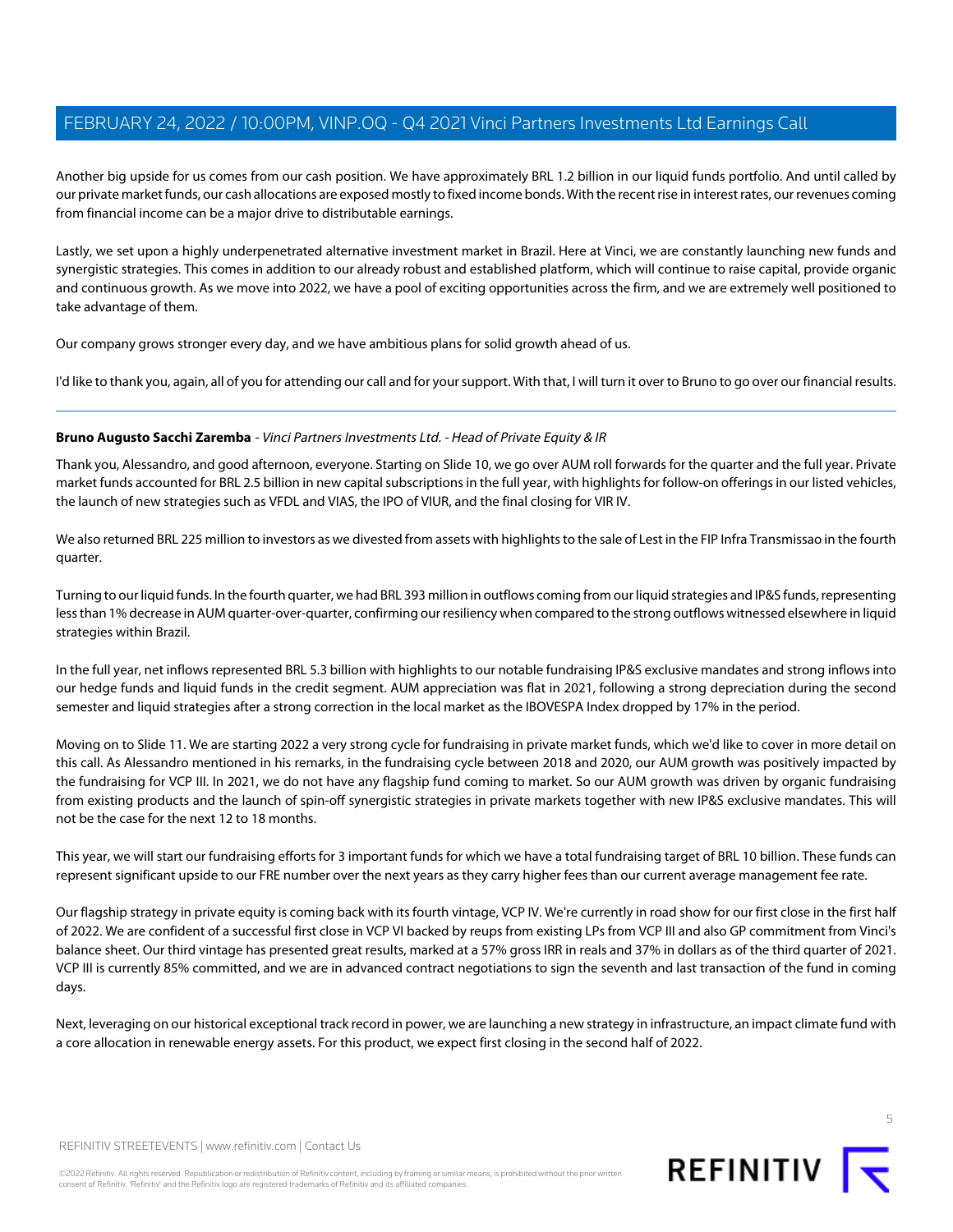We are very excited about this new strategy as there has been a strong global push towards energy transition and clean energy strategies and Brazil has significant weather and geological characteristics that makes us extremely well suited to be a strong contributor to this transition.

Also, our credit team is coming out with a new fund to invest in incentivized infrastructure debentures with the first close expected for the second half of 2022. This fund has an approved anchor institutional investor that will see the fund leveraging our fundraising on top of our GP commitment. We also have opportunities across our existing strategies such as our listed products.

We have 5 listed REITs, which are fully deployed and eligible to come back to market with follow-on offerings. These funds continue to work on paying kind transactions as markets for clean primaries are still challenging. However, as previously noted, Brazilian markets have been strong in 2022, and conditions could open up for traditional primary issuances later in the year.

We have 2 new listed funds planned to go to market as well, both co-managed by our real estate and credit teams at Vinci. We are in the process of putting out a new REIT focused on the agribusiness sector for which the teams already have signed a joint venture with Chrimata, an investment company focused on the agribusiness sector.

The second leasing initiative is Vinci Credit Securities or VCS. This credit fund will invest in real estate mortgage-backed securities. This is a very exciting move for our credit strategy to have a perpetual capital fund in the B3, a move that was very successful for our real estate and infra teams before.

We have a new fund in our IP&S segment, a fund of funds focused on private market allocations called Vinci Strategic Partners, or VSP. VSP is our first dedicated effort in the allocation service segment entirely focused on private market funds. This is an extremely underpenetrated market in Brazil. And for that reason, we believe it can constitute a big opportunity for us in the long term.

At last, still in our IP&S business, we are very excited about our pension plan strategy. This is a great market that is still in very early stages, and we believe we have the opportunity to really capitalize on it. For us, this segment is retail and high net worth driven, representing retirement solutions for individuals and families. Today, most long-term pension products in the country have very limited exposure to private market strategies, being mostly exposed to federal bonds, equities and hedge funds. We're seeing strong migration in more developed markets towards alternatives for this type of capital allocation, and we anticipate the same change happening in Brazil.

Moving on to Slide 14. We go over accrued performance fees in our private market funds. Performance fee receivable increased to BRL 102 million in the fourth quarter, a 37% increase year-over-year, primarily driven by depreciation in VCP III that currently totals BRL 83.5 million in performance fees or 82% of total fees.

During the fourth quarter, Vinci realized nearly BRL 11 million in performance coming from FIP Infra Transmissao. Vinci Partners recognize the performance revenue according to IFRS 15. Unrealized performance fees are recognized only when it's highly probable that the revenue will not be reversed in the income statement. The fund FIP Infra Transmissao and Infrastructure had BRL 19.4 million as of the end of the fourth quarter of 2021 booked as unrealized performance fees in the company's balance sheet. We will continue to work towards realizing this gain in the next few quarters.

Accrued performance fees shown for private equity funds of BRL 82.5 million as of the end of the fourth quarter of 2021 have not been booked as unrealized performance in the company's balance sheet. Vinci had BRL 8 billion at the end of the quarter in performance eligible AUM coming from our private market funds still in investment periods that can further contribute to our accrued performance fees as these funds enter in divestment periods.

In Slide 16, we go over management and advisory revenues in the quarter and for the full year. Management fees were up 20% year-over-year following strong fundraising across private market and IP&S segments. Management fees for the full year totaled BRL 361 million, up 33% year-over-year. Advisory fees accounted for BRL 20 million in the fourth quarter and totaled BRL 67 million for the full year, up 131% year-over-year.



©2022 Refinitiv. All rights reserved. Republication or redistribution of Refinitiv content, including by framing or similar means, is prohibited without the prior written consent of Refinitiv. 'Refinitiv' and the Refinitiv logo are registered trademarks of Refinitiv and its affiliated companies.

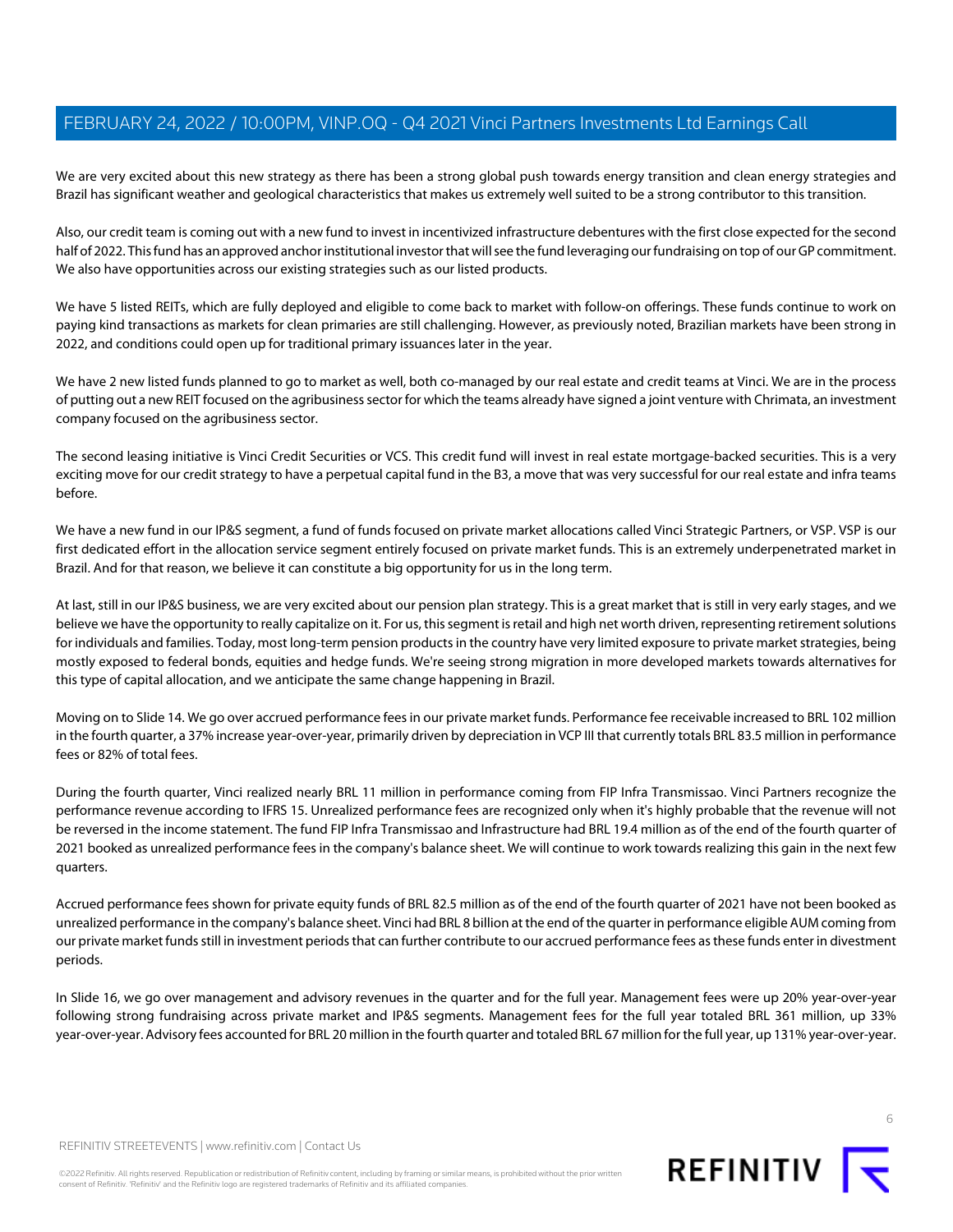In Slide 17, we have our operating expenses for the quarter and full year. Total expenses represented BRL 59 million in the quarter, up 13% year-over-year or 8% when we exclude additional costs related to being a public company. The fourth quarter was also impacted by BRL 5 million in expenses coming from our branding projects final phase that featured content of equalization across all major media outlets in Brazil.

In Slide 18, we present our fee-related earnings. Fee-related earnings was \$54 million or \$0.96 per share, representing an increase of 43% year-over-year. Our FRE continues to be the core indicator of our business with growth in management fees and upside coming from advisory.

In the full year, FRE was BRL 222.5 million, an increase of 47% year-over-year. In the FRE bridge chart, we present a breakdown of fee-related revenues and expenses. Comparable FRE margin, when we discount public company and the branding project costs would have been 55%, 9 percentage points higher than FRE margin in the fourth quarter of 2020. Still, we ended the year with 52% of FRE margin, representing a substantial expansion in margins in just 1 year.

Next on Slide 19, PRE was BRL 2.4 million in the quarter and BRL 25 million in the full year, down 11% year-on-year. We had a weaker year in performance in our liquid strategies due to the severe volatility in public markets in the second half of the year as most of our liquid funds charge performance with a high-watermark. On the other hand, we had a substantial amount of our performance fees in the year coming from international exclusive mandates in IP&S.

In our private market funds, we had about BRL 11 million in realized performance fees coming from realizations in FIP Infra Transmissao. This performance was already booked as unrealized in the company's balance sheet, resulting in a neutral impact in PRE, but a positive impact on distributable earnings.

Shifting to Slide 20, we go over our realized GP investment in financial income for the quarter and full year. We had BRL 21.5 million in realized income this quarter coming from the gains in our liquid funds portfolio and GP investments in proprietary private market funds. Total realized income accounted for \$42.6 million in the full year. Realized GP investment income totaled BRL 12 million in the quarter, coming primarily from the capital return in the FIP Infra funds, in which the company had a GP investment and also a co-investment position.

Realized financial income coming from our liquid fund portfolio totaled BRL 29 million in the full year. We expect financial income to benefit from the recent increase in interest rates as most of our cash allocations are exposed to fixed income products.

Turning to Slide 21. After tax, the distributable earnings were BRL 68.5 million in the quarter or BRL 1.22 per share, up 86% year-over-year. This exceptional result was boosted by growth in management and advisory fees, combined with the positive impact on performance fees and GP investment income from the realization of FIP Infra Transmissao. After-tax distributable earnings totaled BRL 232 million or BRL 4.11 per share in the full year, up 82% year-over-year.

<span id="page-6-0"></span>Finally, in Slide 22, we show our cash and investment balance. We finished the fourth quarter with BRL 1.5 billion in cash net investments or BRL 26.43 per share, approximately \$5 per share in cash position. So far, the company has committed BRL 309 million into private market funds with a little over half of that capital have already been called by the funds. For more detail, please see Slide 35 of this presentation.

And with that, I'll turn it over to Sergio to go through our segments.

## **Sergio Passos Ribeiro** - Vinci Partners Investments Ltd. - COO & CFO

Thank you, Bruno. Turning to our segment highlights. As you can see in Slide 24, our platform is highly diversified, and that is the main contributor to the resilience of our business. 48% of our FRE in 2021 came from our private market strategies, followed by liquid strategies with 19%, IP&S with 17% and financial advisory contributing with 16%. The same level of diversification is reflected in our segment distributable earnings.

Moving on to each of the segments, starting with our private market strategies on Slide 25. FRE in the fourth quarter was up 22% year-over-year, following a strong fundraising in 2021. Total AUM grew 15% year-over-year with new strategies within real estate and infrastructure, follow-on offerings in REITs and VIGT and the final closing of our impact fund VIR IV.

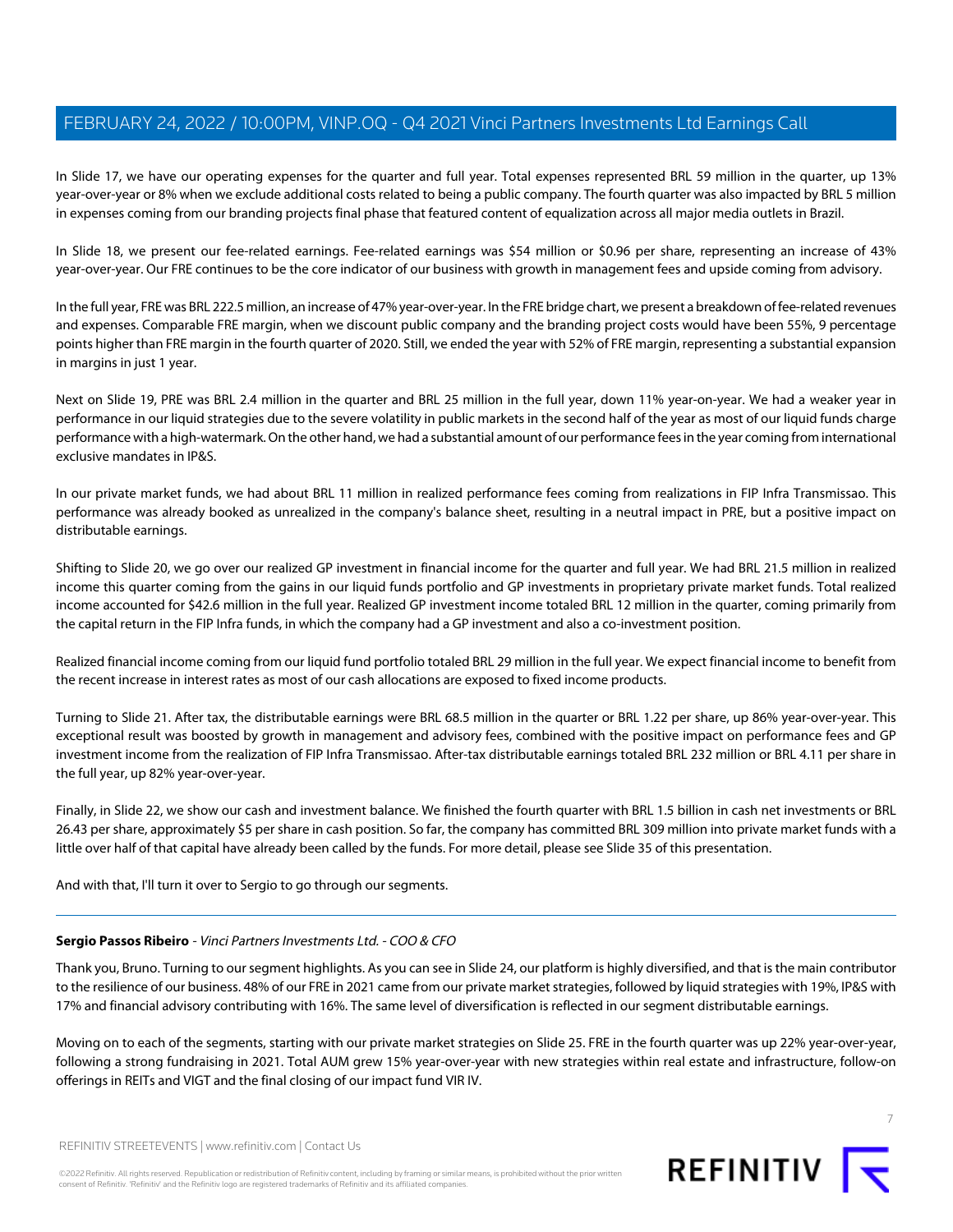Our REITs were resilient, faced a challenging market in the second half of the year. Our shopping mall REIT, VISC closed a pioneer share swap transaction in the REITs market, exchange fund codes for the acquisition of 4 shopping malls, assuring our capability to deliver solid growth during a more challenging market scenario.

Our Infrastructure segment launched its new water and sewage strategy, VIAS, raising BRL 384 million in capital commitments throughout 2021. VIAS announced recently its first investment, a partnership with Aguas do Brasil to invest in the public concession of CEDAE's Block 3, deploying 90% of the capital raised. We believe this is a sector with extensive opportunities with the current public concession agenda in Brazil.

Our closed-end private market funds continue to deliver outstanding returns. VCP III, it's current market at a 57% gross IRR and 37% gross IRR in dollars. FIP Transmissao in infrastructure is marked at a gross IRR of 72% in reals and 54% in dollars.

As we addressed earlier in the call, FIP Infra Transmissao and its co-investment posted realizations in the quarter with the sale of Lest. This had an important impact on our realized performance fees and realized GP investment income.

Moving on to Slide 26. Liquid strategies FRE for the full year was up 39% year-over-year, driven mostly by the end of the revenue sharing agreement with GAS Investments in the beginning of 2021, which also impacted positively our average management fee rate by 22 basis points.

AUM and fee on AUM were down 19% year-over-year, a decrease driven primarily by significant market depreciation in the second half of the year. As we mentioned early in the call, we did not suffer from significant outflows as markets started to get more volatile.

The one outflow we had was in our public equities sovereign wealth mandate in the first half of the year of BRL 1.1 billion, which was a realization of gains made from a debt co-allocation from this investor in 2020, as we discussed in the call at the time. The original mandate is still under Vinci management and does not pay management fees. So we did not have any impact on our management fee revenues. By the contrary, fees are up 41% year-over-year.

Moving on to our IP&S business on Slide 27. FRE was BRL 38 million in the full year, a notable increase of 85% year-over-year, following outstanding fundraising over the last 12 months across our separate mandates strategy.

Much like our liquid strategy, local markets volatility negatively impacted our PRE results in the fourth quarter. Still in the full year, PRE totaled BRL 15.2 million, up 63% year-over-year, driven by great performance in our international exclusive mandates. Segment VIE was up 78% in the full year, showcasing the strong trends we had in our IP&S vertical recently. We are confident that IP&S is well positioned to repeat its success in 2022.

Finally, in Slide 28, financial advisory reported another excellent quarter, ending the year with outstanding results. FRE in the fourth quarter was up 372% year-over-year. In the full year, FRE was BRL 36.2 million, an increase of 138% on a year-over-year basis.

That's it for today's presentation. Once again, we would like to thank you for joining our call. With that, I would like to open the call for questions. Operator?

# <span id="page-7-0"></span>**QUESTIONS AND ANSWERS**

## **Operator**

(Operator Instructions) Our first question comes from the line of Tito Labarta with Goldman Sachs.

## **Daer Labarta** - Goldman Sachs Group, Inc., Research Division - VP

A couple of questions. I guess, first on the advisory fees continue to be very healthy, as you mentioned. Curious how you would think about the advisory fees for this year, if you can sustain that level, or if that should normalize a bit to what we saw in 2020? And then second question on the

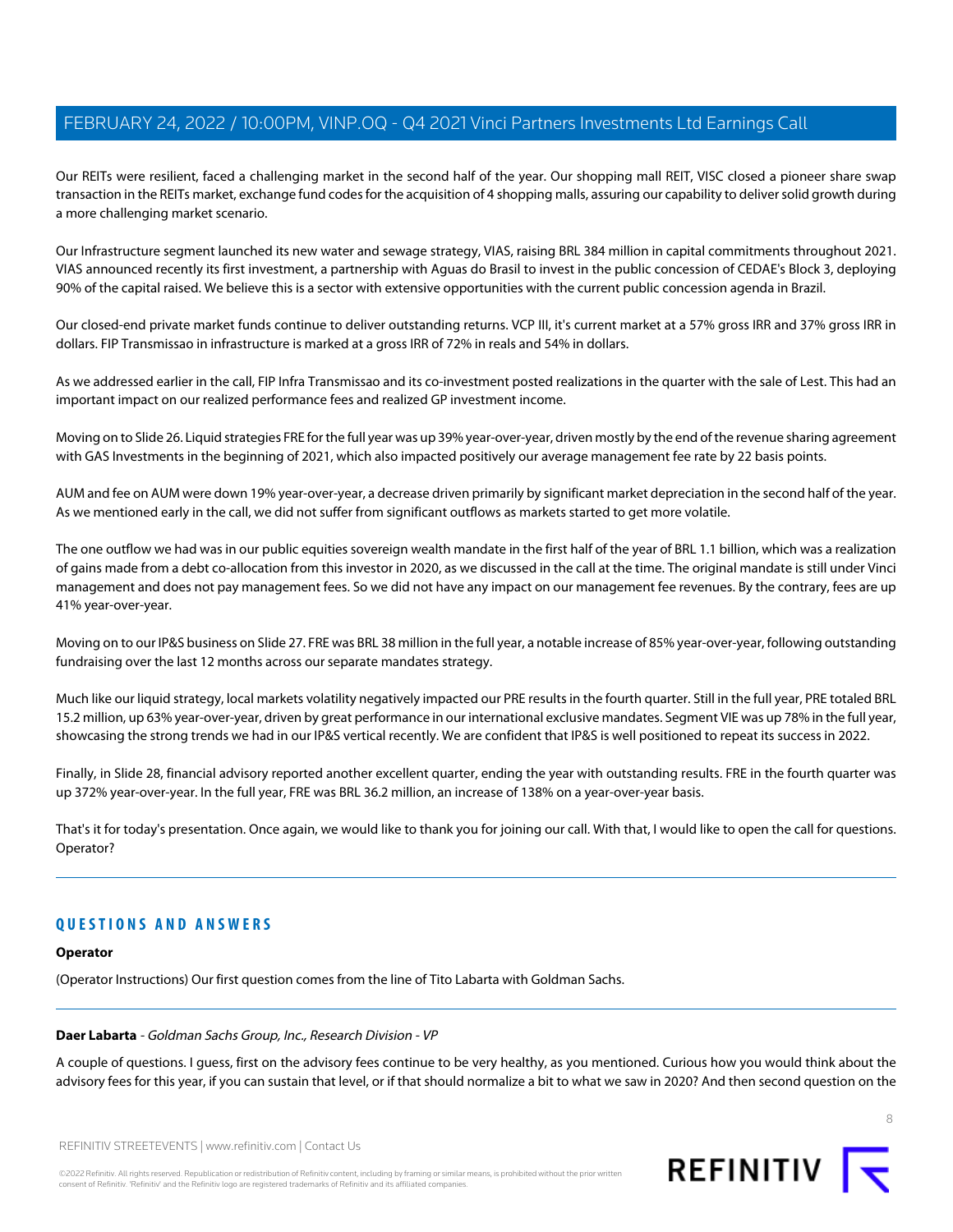public equities. AUM has still been a bit under pressure there. How do you think about your ability to increase AUM for public equity particularly in the current market environment?

## **Alessandro Monteiro Morgado Horta** - Vinci Partners Investments Ltd. - CEO & Director

Tito, thank you very much for your question. That's Alessandro. Just starting with your first question about adviser fees. We think to be conservative this year, with very difficult to replicate the same level of adviser fees at least, it's something that we'll not expect. But for sure, we changed the level of this business at Vinci. With the banner year, as I said before, in 2021 for this type of mandates and especially M&A advisory, we have been engaged in a lot of more important than higher fee-based mandates. And also at the same time, we have been able to reach more a larger number of clients. So we expect this line of business to normalize in terms of level of revenues in a higher tone. But this year, specifically 2021 was a very special year. So we do not expect the same level for 2022. But for sure, we are raising the bar here for the revenues coming from our advisory business.

Talking about now about the public equities. As you saw, we had, of course, despite of the market, a very good performance in terms of keeping the money side Vinci, especially because the majority of the money in our public equity funds and separate managed accounts comes from institutional investors. We are not seeing right now still the money coming back from retail. We have a very, very thin activity from institutional investors so far. We are not seeing redemptions. But what we are seeing, it's a growing interest coming from international investors for public equities. This did not translate in our case still for a very strong inflow. But for the first time, and this is not just for public equities, this is happening for some private markets business here at Vinci, for, I don't know, at least in the last 3 years, we did not see so many interest in the country coming from foreigners right now. If that will translate in an important inflow in our -- not just public equities. As I said, we have the question about public equity mandates, but also in the private market side, if that will translate in inflows, it's still early to say. But for the first time in the last 3 years, we have seen much more interest coming from international clients.

I can give you one specific point on that. We just did, I think, last week, a call about macroeconomic scenario in Brazil, how we see the elections going forward with current clients and also prospects. And we had more than 100 clients joining this call. This for us is something that grew from the last one around 30 on average for more than 100. So this, for us, a sign of growing interest in Brazil coming from foreign institutional investors.

## **Daer Labarta** - Goldman Sachs Group, Inc., Research Division - VP

Maybe just one follow-up, right, on the IP&S, which continues to grow very strongly. But it does have lower FRE margins. If that kind of growth continues, do you expect to see some pressure on your FRE margin this year or any outlook you can give on how the margin should evolve for 2022?

## **Alessandro Monteiro Morgado Horta** - Vinci Partners Investments Ltd. - CEO & Director

No. We expect this growth to continue, but the margin will stay the same in the business. We are seeing still, even with this volatility in the market in the last 2 quarters, now it's a little bit better. We have seen a continuous interest in our IP&S business, especially coming from institutional investors. So we expect that this growth to continue steadily because we can always agree with the clients that we will park this money in the mandate in more, let's say, conservative allocation, conservative portfolio, like more fixed income and then migrate slowly for an ideal asset allocation portfolio.

So that's why we continue to see this interest and the mandates still being done here at Vinci and the money flowing in. But in terms of margin, we continue to see this very stable at the same level that we saw before.

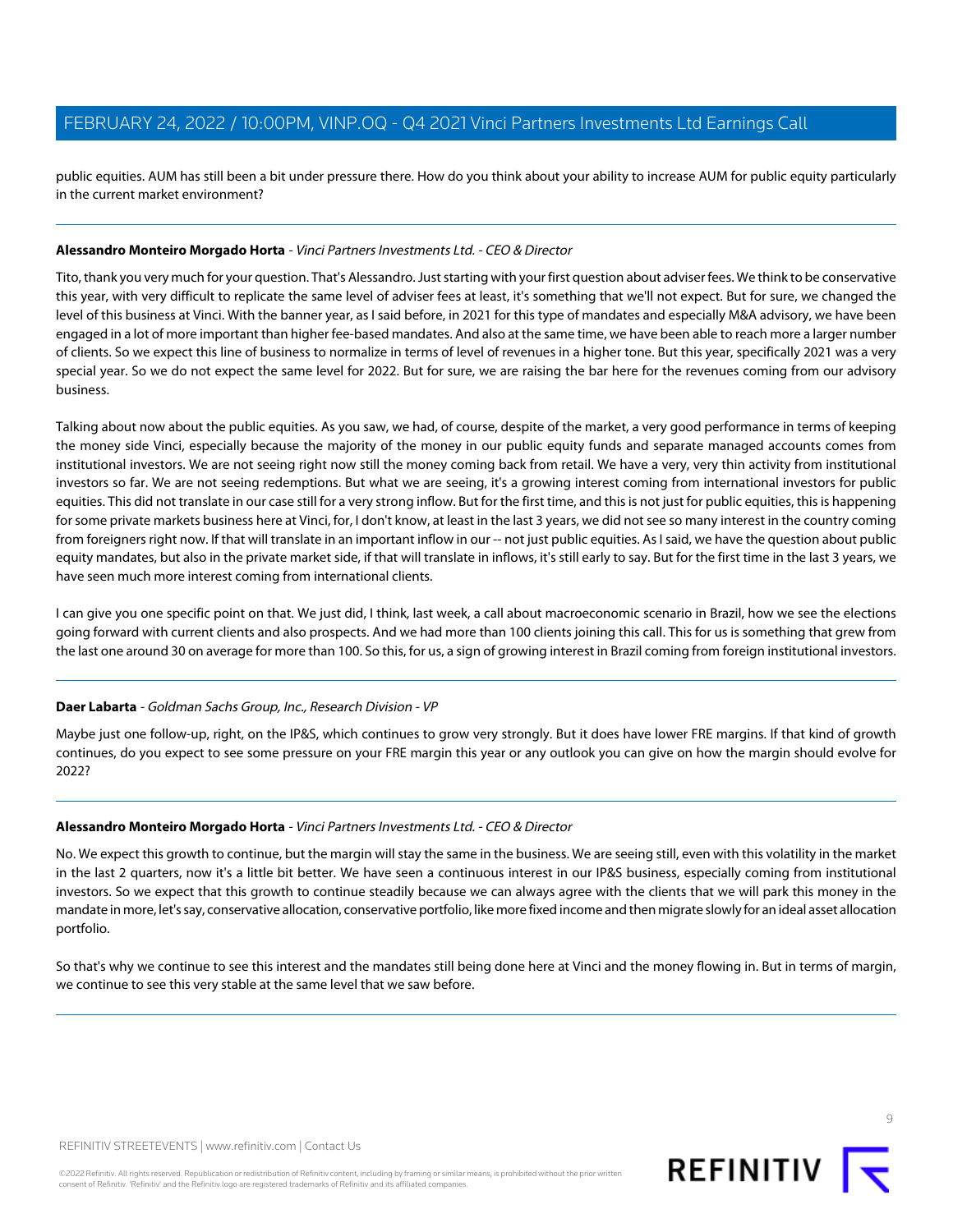## **Sergio Passos Ribeiro** - Vinci Partners Investments Ltd. - COO & CFO

Tito, just to complement on Alessandro. We had a nice few years of FRE expansion since '17, '18 until now, which was associated with the expansion that we saw in the AUM side of the business. This year, we continue to grow AUM, but the mix was a little bit more towards IP&S. So our average fee rate has not moved a lot in 2021, although we did get some traction on the FRE margin as well in '21. We got an almost 200 basis points of expansion in '21.

For '22, we feel that the margin expansion movement will likely be less pronounced, probably a little bit more stable FRE in '22. And then with the fundraise that we have in private markets that going through throughout the year, we expect the margins to resume expansion in '23. So that's more or less how we're looking at the margin profile going forward.

## **Operator**

<span id="page-9-0"></span>Our next question comes from the line of Ricardo Buchpiguel with BTG Pactual.

## **Ricardo Buchpiguel** - Banco BTG Pactual S.A., Research Division - Research Analyst

Congrats on the good results. Could you please comment how we should expect performance fees flowing for the P&L this year, and the reason for the lower tax rate in the quarter? I know that there is a lot of uncertainty in the slide, but any color would be appreciated.

## **Alessandro Monteiro Morgado Horta** - Vinci Partners Investments Ltd. - CEO & Director

Thank you, Ricardo, for the question. So in terms of performance, I mean, obviously, we depend on how the markets perform, right? So we have a lot of our funds that are accruing performance now in the short term that are on the liquid side of the business. So 2021 wasn't a particularly strong year for that side of our performance or in AUM. A lot of the products have high watermarks. So it depends really on how the local markets perform.

I think on the positive side, we started the year strong in Brazil on the liquid side. So we had a lot of inflow to the market. The exchange rate is stronger and also the stock market is performing better. So I think -- to that extent, if that continues throughout the year, we will probably have a better picture from the liquid side of the business than we had in 2021.

What we do have as well, and we noted that in the fourth quarter, we had some impact from the sale of a part of the FIP Infra Transmissao. We continue to work on divesting from the rest of that fund. So we expect to be able to conclude that divestment through the year. We expect that to be concluded in '22. And the impact for the rest of the divestment of the fund will be similar to what we had in '21. So if we're able to sell the rest of the portfolio, we're going to have another impact of more or less the same magnitude in the '22 distributable earnings number. So it's a neutral impact to PRE because we already had that flow into the balance sheet. But on the distributable earnings, it is going to be a positive impact this year, and we are hoping to close the rest of the sale this year.

In regards to the tax, the majority of the explanation behind the low tax rate is the financial income. So the financial income, it impacts our income statement, net of taxes. So it's not a taxable line. So when you look at the pretax income, that part of the result has already been taxed. So that's why the tax rate is a little bit lower than what we had last year. And of course, I mean, to the extent that we continue to have realized income, and that realized income is flowing through the income statement, the tax rate will continue to have the same profile going forward. So that's the explanation behind the tax line.

## **Operator**

Thank you. And I am showing no further questions at this time. And I would like to turn the conference back over to Alessandro for any further remarks.